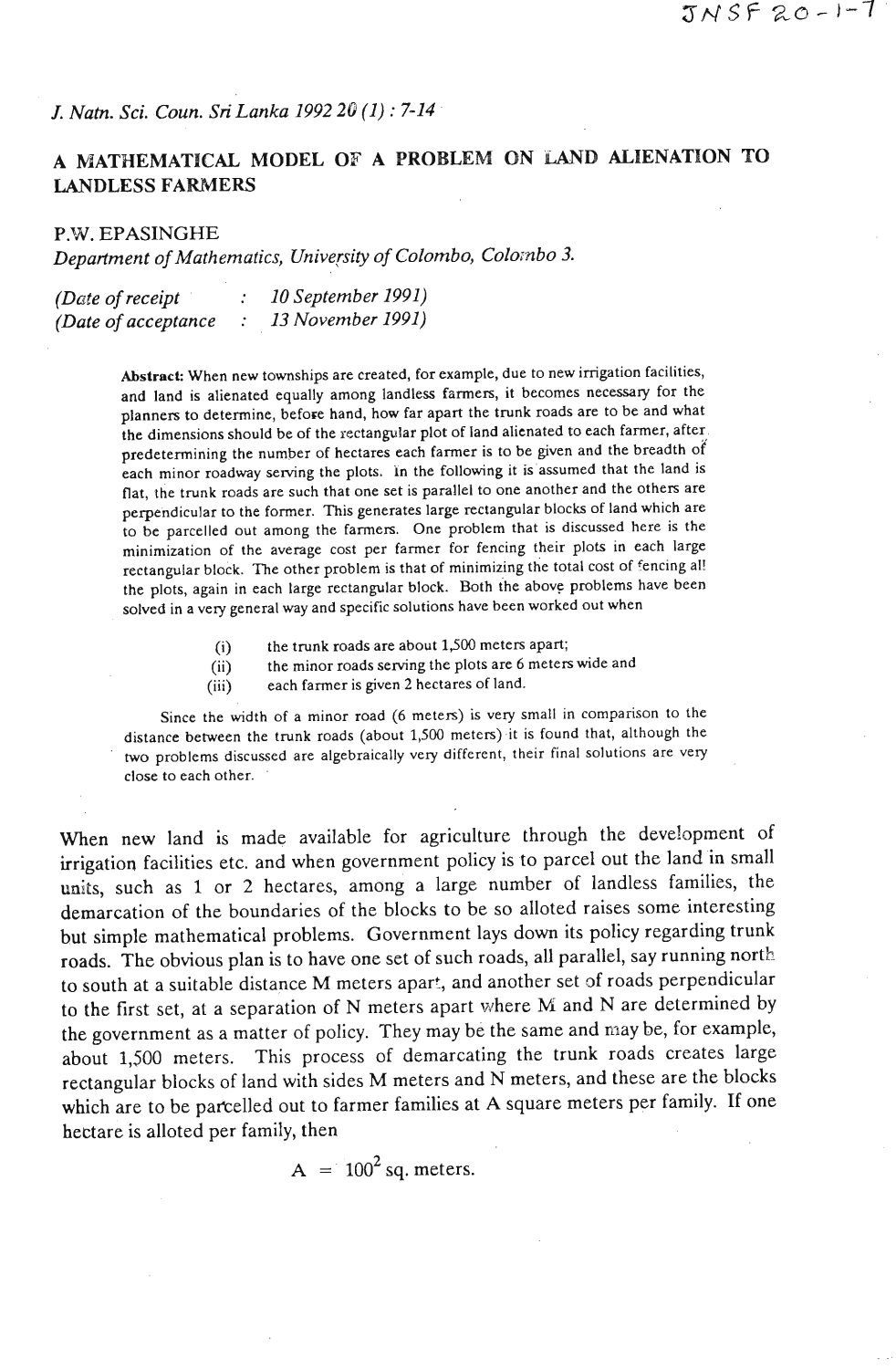The government may decide. to block out such land parcels in the following manner. Assuming the land to be generally flat as is the land in the newly irrigated regions of Sri Lanka, the blocks must be rectangular and of the same dimensions.



The side of length M is divided into m equal parts each of length x meters. n blocks of land such as ABCD are created together with n-1 minor roadways each of breadth 1 meters, say of the order of 6 meters. Each such block is further broken down into 2m rectangular blocks with sides x meters, y meters and each farmer family will be given one such block. The constraints imposed by the government as a matter of policy give rise to the following equations.

$$
\begin{cases}\nxy = A \\
mx = M \\
n.2y + (n-1)l = N\n\end{cases}
$$
\n(1)

In the above equations, A,M,N,I are determined as matters of policy. m,n have to be positive integers.

Taking m to be an arbitrary positive integer, **x** is determined by the second equation of **(1).** Then y is determined by the first equation of **(1).** But, the third equation may not now yield a positive integral value for n.

We will discuss the resolution of such problems later, but consider two optimization problems which can arise here.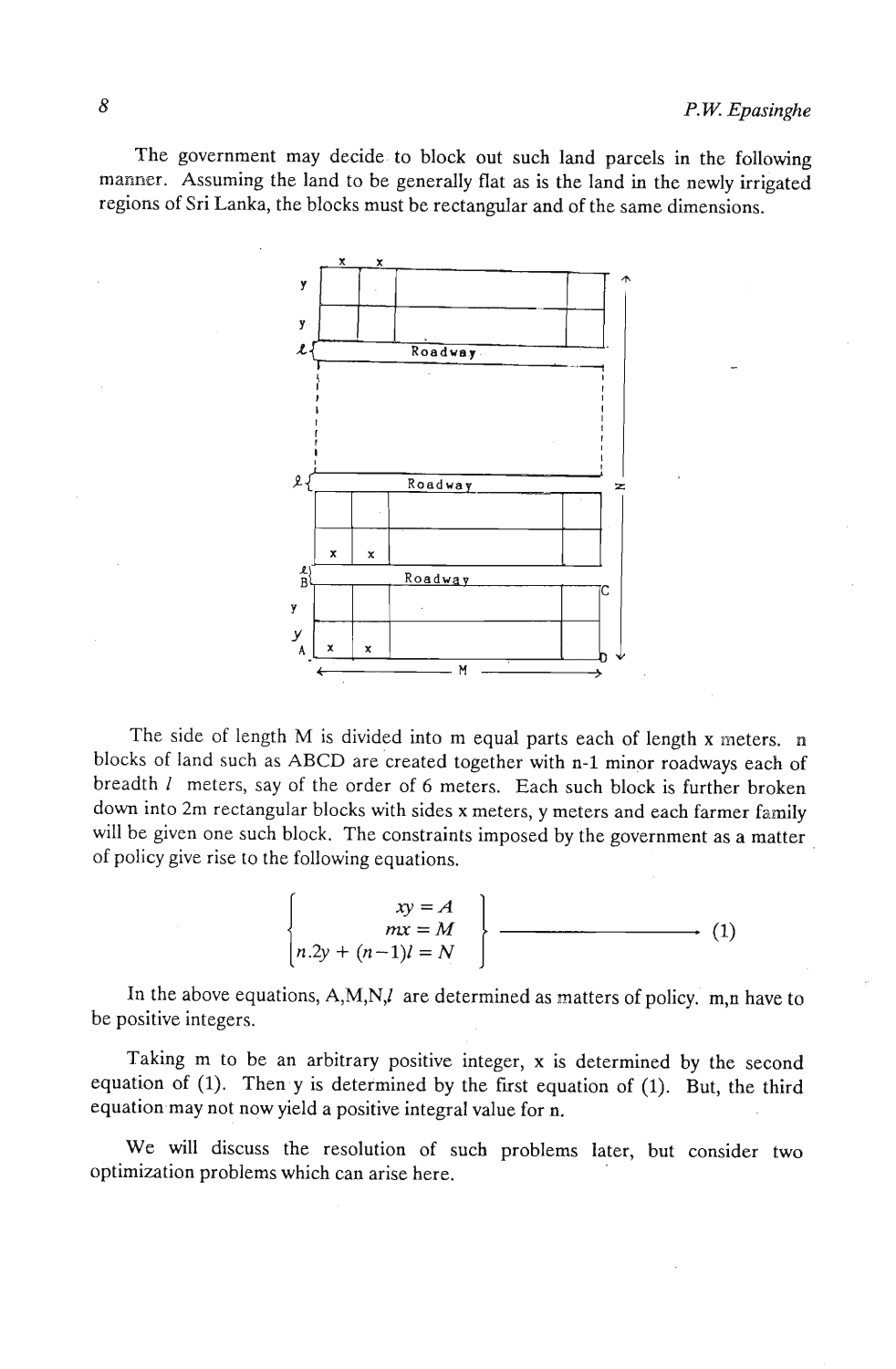- Problem 1: The government decides to fence all the blocks before giving them to the farmers and wishes to find out the optimal dimensions xy which will minimize the total length of fencing, which is  $3mmx + 2y (m + 1)n$ , subject to the conditions of equations (I).
- Problem 2: The government decides to fence all the blocks before giving them to the farmers but wants each farmer to share the cost equally and to minimize this share. This is the problem of minimizing  $[3mnx + 2y(m + 1)n]$ /2mn subject to the conditions of eacations **(1).**

Since Problem **2** is much easier to handle, we will consider **if** first.

The function F that has to be minimized can be expressed solely in terms of **m**  because

$$
x = M/m \text{ and } y = A/x = Am/M
$$
  
\n
$$
\cdot \quad F = 3M/2m + (m + 1)A/M
$$
  
\n
$$
= A/M + Am/M + 3M/2m
$$
  
\n
$$
\ge A/M + 2\sqrt{3A/2},
$$
 the equality

occuring when m =  $\sqrt{3M^2/24}$ .

The minimum cost per farmer will be  $A/N + 2\sqrt{3A/2}$  if the minor roadways of breadth *l* are constructed parallel to the side of length N. Thus, from the point of view of minimizing the cost per farmer, it is better to lay those minor roadways parallel io the longer side.

Thus, the cost per farmer will be minimized whea



The area  $R_1$  occupied by the minor roadways is  $M(n-1)$  which is equal to  $lM[(N + l)/(2\sqrt{3A/2} + l) - 1].$ 

If the minor roadways are laid parallel to the side of length N, the area  $R_2$ occupied by the minor roadways is

$$
R_2 = l N \left[ \frac{M + l}{2\sqrt{3A/2} + l} - 1 \right]
$$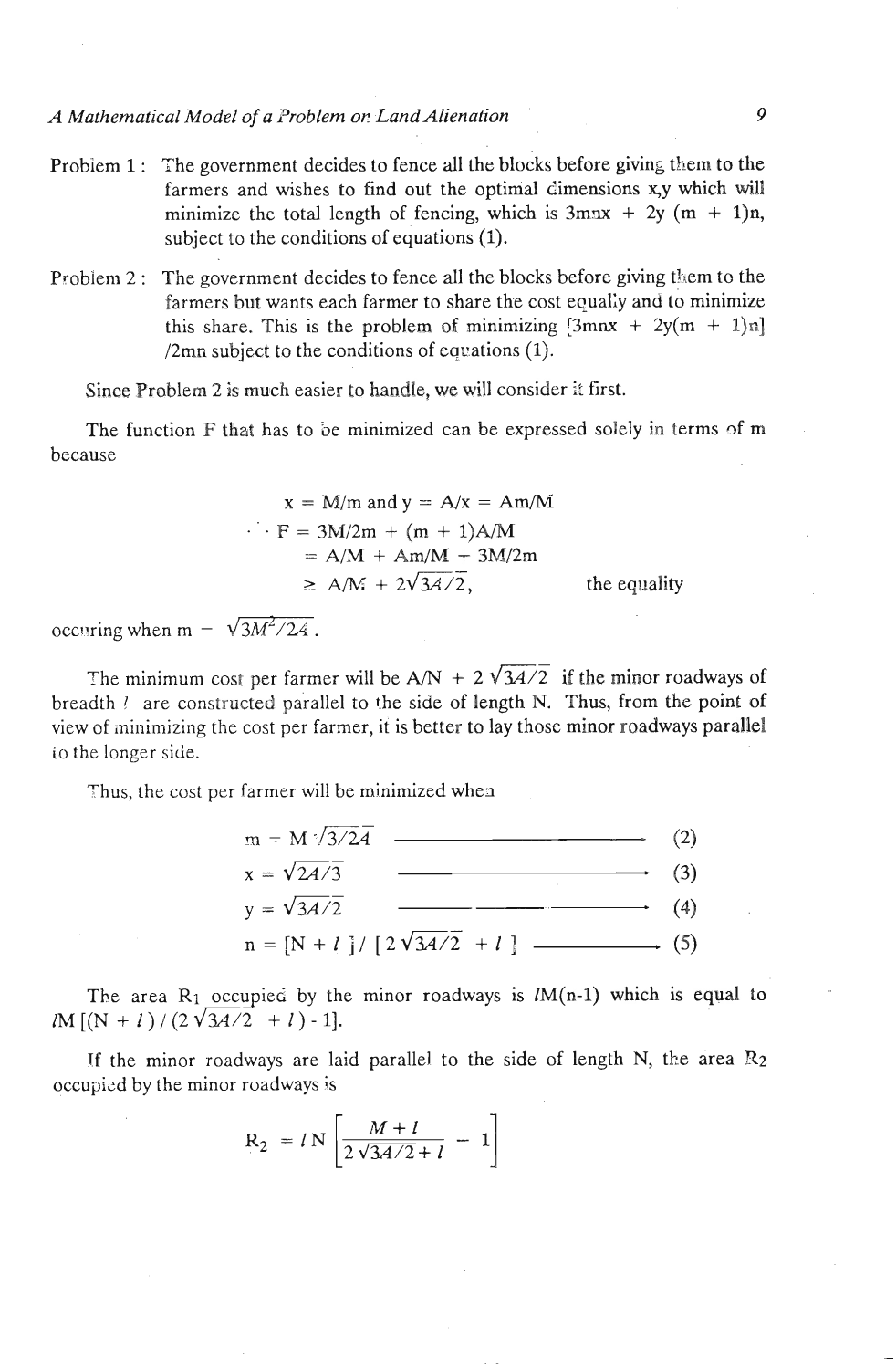$$
R_1 - R_2 = \frac{l}{2\sqrt{3A/2} + l} [M (N + l) - N (M + l)] - l (M - N)
$$
  
=  $\frac{l^2 (M - N)}{2\sqrt{3A/2} + l} - l(M - N)$   
=  $\frac{l(M - N)}{2\sqrt{3A/2} + l} \{l - 2\sqrt{3A/2} - l\}$   
=  $\frac{2\sqrt{3A/2} l(N - M)}{2\sqrt{3A/2} + l}$ 

Thus if  $N > M$ , not only will the cost per family be further reduced by laying the minor roads parallel to the longer side of length N, but it also has the additional advantage of allocating less land for the minor roadways. Since agricultural productivity is the most important factor, it seems more desirable, in more than one way, to lay the minor roads parallel to the longer side, so that more families will be able to receive land, **A** being a constant.

It is most unlikely that the above values of m and n would turn out to be positive integers. If it happens to be so, we have a beautiful but simple solution to the problem. If not, what are we going to do?

M, N are generally fixed. It should therefore be possible to adjust 1 or **A** or both so that the resulting m, n would be whole numbers. In fact, by the minimum possible upward adjustment of A, which will be beneficial to the individual farmer, it can be ensured that m becomes a positive integer. Thereafter *1* can be adjusted upwards or downwards so that n becomes a positive integer and *I* is not less than the minimum value it should take so that the minor roads of breadth *I* will not cease to serve their purposes.

Another possibility is to adjust M and N at the planning stage so that m, n would come out as positive whole numbers.

This latter solution is better because the breadth of each minor road remains unchanged and can be kept at its optimal breadth from the utility point of view and therefore, the maximum possible amount of land is available for alienation.

It is interesting to note that **x,y** are dependent only on A.

As a typical case, let us take  $M = N = 1500$  meters,  $l = 6$  meters and  $A = 2$ hectares. i.e  $A = 2 \times 100^2$  meters<sup>2</sup>.

> Then  $m = 12.99$  and  $n = 4.27$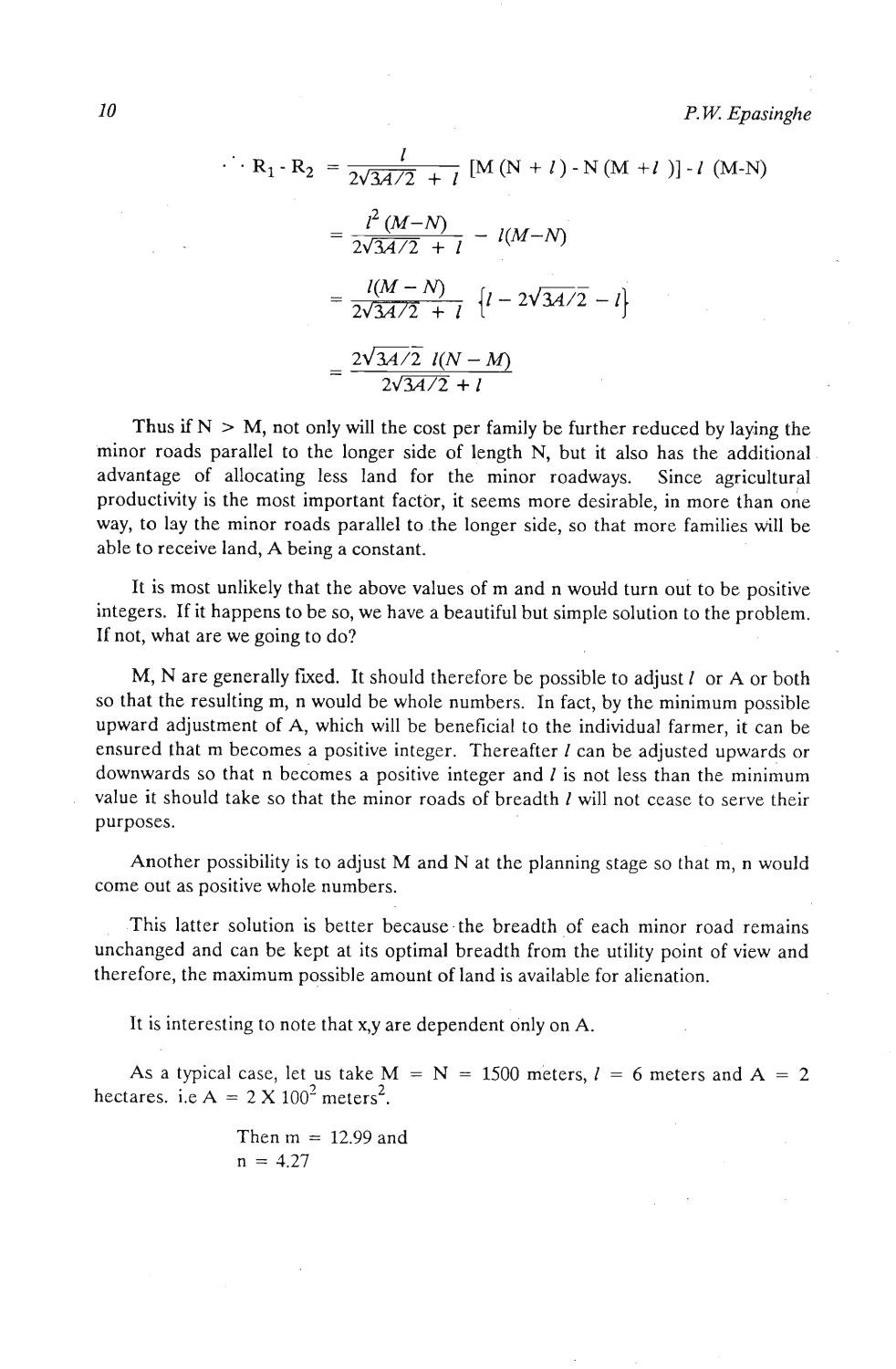## *A Mathematical Model of a Prohlem on LandAlienation 11*

Now we can adjust m to 13 and n to 4 say. Then M = 1501.11m and  $N =$ 1403.64m. In this solution, the minor roadways are also laid parallel to the longer side. If we adjust m to 13 and n to 5, more peasants will be accommodated in this block and then  $M = 1501.11$  m and  $N = 1756.05$  m, and the minor roadways are laid parallel to the shorter side. This solution is therefore less preferable to the former.

In either case  $x = 115.47$  meters and  $y = 173.21$  meters. The above two solutions give rise to the following useful data.

| m  | n | M<br>meters | N<br>meters | Total fence<br>length<br>meters | Fence length/<br>farmer<br>meters |
|----|---|-------------|-------------|---------------------------------|-----------------------------------|
| 13 | 4 | 1501.11     | 1403.64     | 37412.84                        | 359.74                            |
| 13 |   | 1501.11     | 1756.05     | 46766.05                        | 359.74                            |

It is not accidental that the fence length/farmer is the same in both cases because it is, in fact,  $A/M + 2\sqrt{34/2}$ .

Let us now discuss the other problem where the total cost of fencing is borne by the government and this is to be minimized. The function G that has to be minimized can be expressed in terms of y because  $x = A/y$ ,  $mx = M$ ,  $n = (N + l)/(2y + l)$  and  $m = My/A$ .

$$
G(y) = 3M \frac{N+l}{2y+l} + 2y \left(\frac{My}{A} + 1\right) \frac{N+l}{2y+l}
$$
  
=  $\frac{N+l}{2y+l} \left\{3M + \frac{2M}{A}y^2 + 2y\right\}$ 

Differential calculus may now be used to determine the maxima and minima of this function but a much more elementary method gives results more easily.

Taking 
$$
2y + l = z
$$
,

$$
G(y) = H(z) = \frac{N+l}{z} \left\{ 3M + \frac{2M}{A} \frac{z^2 - 2zl + l^2}{4} + z - l \right\}
$$
  
=  $(N+l) \left\{ (1 - \frac{Ml}{A}) + \frac{Mz}{2A} + \frac{3M + \frac{Ml^2}{2A} - l}{z} \right\}$   
 $\ge (N+l) \left\{ (1 - \frac{Ml}{A}) + 2\sqrt{\frac{M}{2A} (3M + \frac{Ml^2}{2A} - l)} \right\}$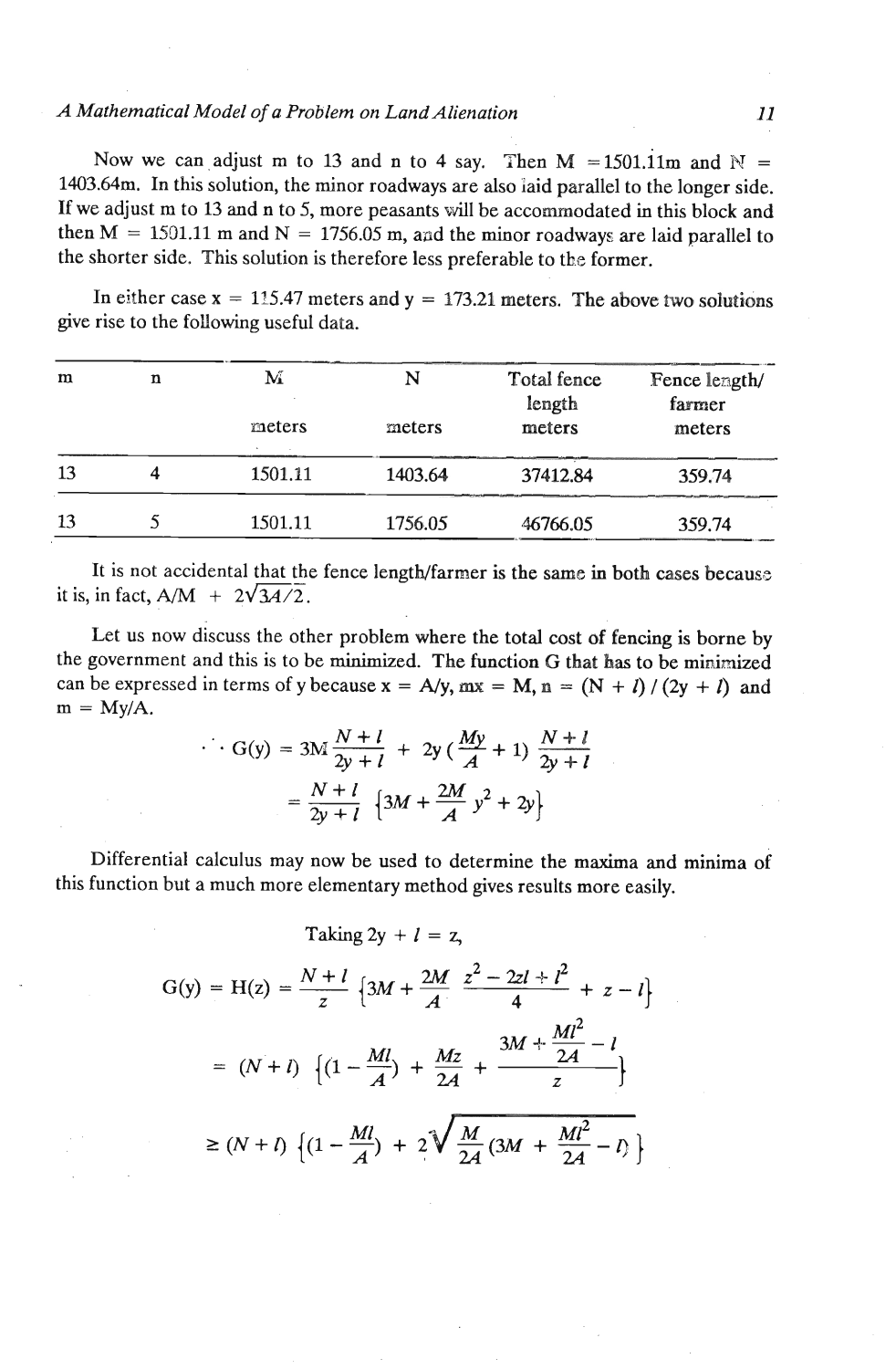provided that 
$$
3M' + \frac{Ml^2}{2A} - l \ge 0
$$

**The equality occurs here when** 

$$
z = \sqrt{\frac{2A}{M} (3M + \frac{Ml^2}{2A} - l)}
$$
 (6)

Now, 
$$
3M + \frac{Ml^2}{2A} - l = \frac{M}{2A} (l^2 - \frac{2Al}{M} + 6A)
$$
  
=  $\frac{M}{2A} (l - \frac{A}{M})^2 + \frac{A}{M^2} (6M^2 - A)$ 

and **in any realistic situation A will be very much less than**  $6M^2$ 

Thus G(y) has 
$$
(N+l)\left\{(1-\frac{Ml}{A})+2\sqrt{\frac{M}{2A}(3M-l+\frac{Ml^2}{2A})}\right\}
$$

**as its least value when** 

$$
y = \frac{1}{2} \sqrt{64 - \frac{24l}{M} + l^2 - \frac{l}{2}}
$$
 (7)

**This is also a positive value because in any realistic situation 1 will be very much smaller than** *3M* **and,** 

$$
6A - \frac{2Al}{M} + l^2 = l^2 + \frac{2A}{M} (3M - l) > l^2
$$
  
\nThen  $x = \frac{A}{y} = 2A / \sqrt{6A - \frac{2Al}{M} + l^2 - l}$   
\n
$$
= \frac{2A \sqrt{6A - \frac{2Al}{M} + l^2 + l}}{2A (3M - l)/M}
$$
  
\n
$$
= \frac{M \sqrt{6A - \frac{2Al}{M} + l^2 + l}}{3M - l}
$$
 (8)

 $12$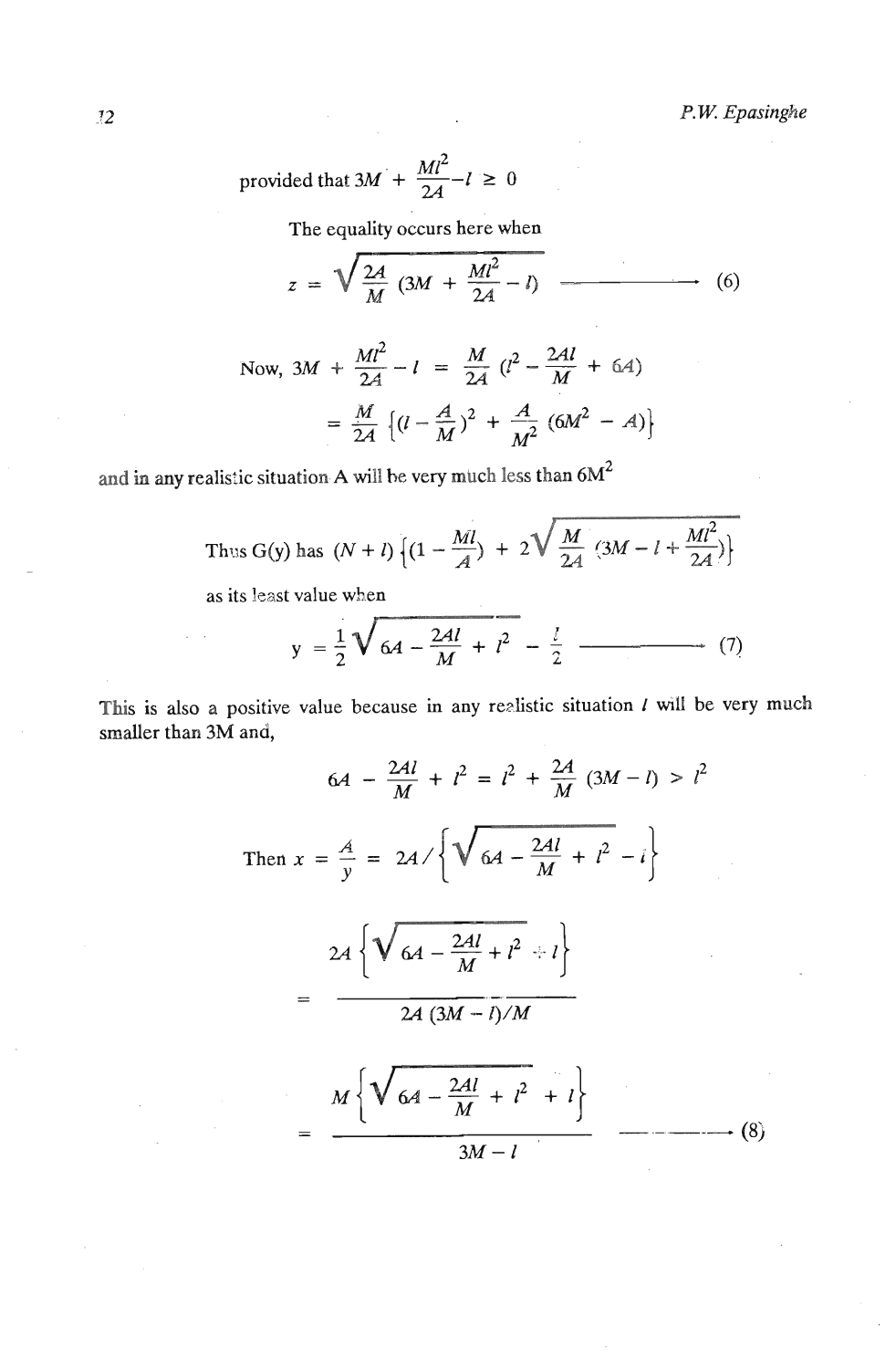$$
m = \frac{M}{2A} \left\{ \sqrt{\left(6A - \frac{2AI}{M} + l^2\right) - l} \right\}
$$
 (9)

and 
$$
n = (N + l) / \sqrt{6A - \frac{2Al}{M} + l^2}
$$
 (10)

Since, in a realistic situation  $l$  is very much smaller than M, the above equations  $(7)$ ,  $(8)$ , and  $(9)$  and  $(10)$  can be approximated to

$$
y_0 = \sqrt{3A/2},
$$
  
\n
$$
x_0 = \sqrt{2A/3},
$$
  
\n
$$
m_0 = M \sqrt{3/2A} \text{ and}
$$
  
\n
$$
n_0 = N/\sqrt{6A},
$$

where, in the last approximation, it has also been assumed that  $l$  is very much less than N. This  $n_0$  is exactly what one would get if equation (5) for n is subjected to the same approximation. The above values are, therefore, the same as the corresponding values in the solution to the other problem where the farmers share the cost of fencing equally.

As in the previous case, the above values for m,n are very unlikely to be positive integers. Here too, we can overcome the problem by one of the two ways we adopted in the previous case.

Let us apply our results to the specific case considered earlier where  $M = N = 1500$  meters,  $l = 6$  meters and  $A = 2$  hectares =  $2 \times 100^2$  meters.<sup>2</sup>

This gives  $m = 12.76$  $n = 4.35$  $x = 117.57$  meters and  $y = 170.12$  meters.

We may now follow the same procedure as we adopted earlier and adjust m to 13 and **n** to 4 and determine what M and N should be and incorporate this result at the stage at which the major trunk roads are planned.